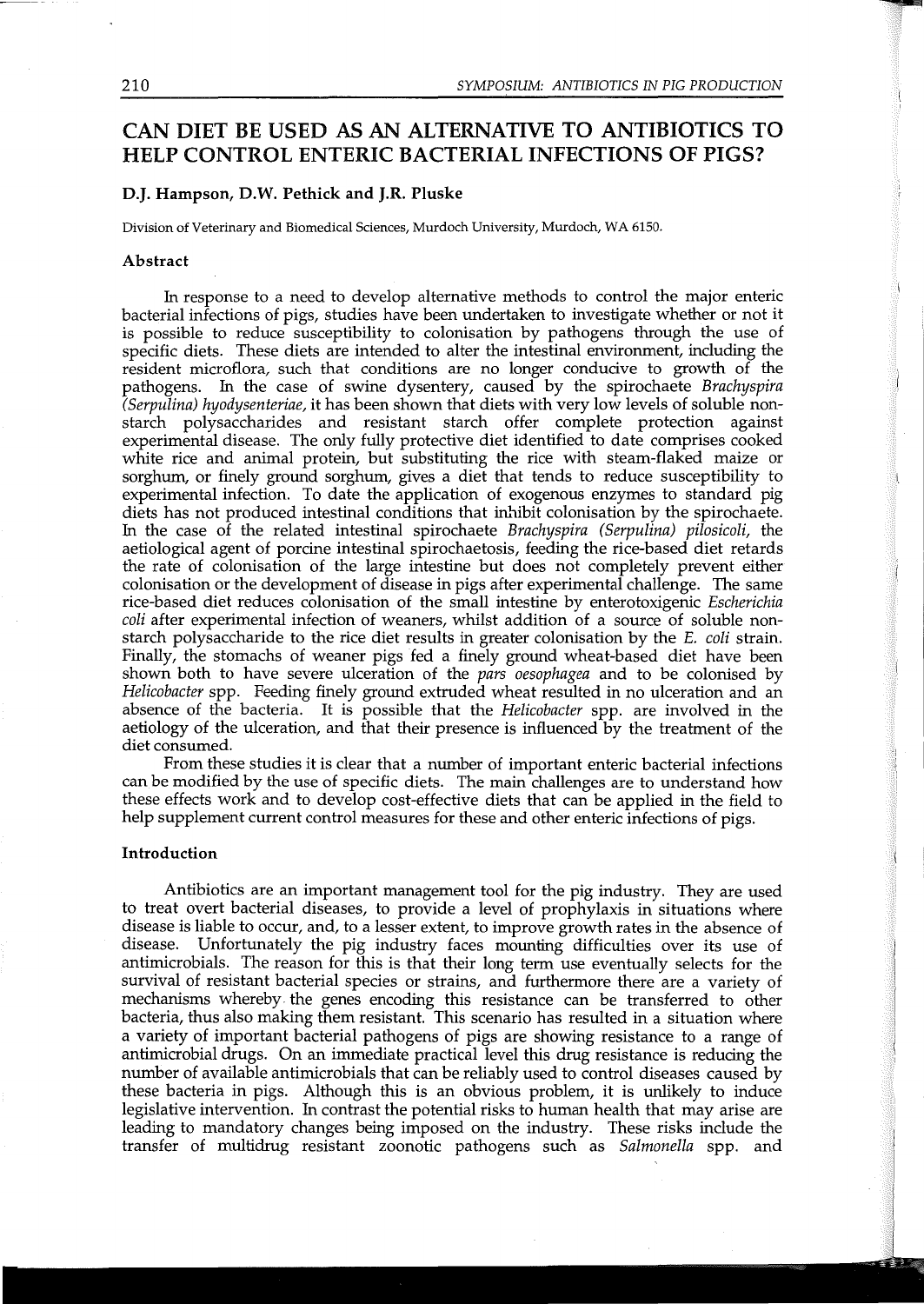*Campylobacter* spp. from pigs to humans, the direct or indirect transfer of resistance genes from members of the porcine intestinal microflora to human bacterial strains, and the presence of antimicrobial drug residues in pig meat. Public concern about these issues is being translated into reduced meat consumption, tightening of restrictions on antimicrobial residues in meat, and legislation reducing the availability of antimicrobial agents for use in animal production. Consequently there is a clear and urgent need to investigate alternative means both of controlling bacterial infections and promoting growth in pigs.

There are a number of common and important enteric bacterial infections of pigs, and much of the antimicrobial usage in the pig industry is directed at controlling these infections. Clearly alternative methods of control that do not require antimicrobials would greatly reduce the need to use these drugs. Accordingly efforts are being directed at modifying management practices so as to limit exposure to pathogens and to minimise stress, at improving vaccines for enteric infections, at selective breeding of animals for resistance to infectious diseases, at improving the pig's local immune responses, and at strategies to inhibit or kill pathogenic bacteria in the gut by the use of organic acids, inorganic chemicals such as zinc oxide, bacteriophages or bacteriocins. A slightly different approach being developed focuses on excluding the growth of pathogens in the gut by encouraging the growth of other bacteria which are believed to take up microniches in the intestine and compete with the pathogens at those sites. The idea of "competitive exclusion" of *Salmonella* serovars by components of the normal intestinal microflora has long been accepted (Nurmi and Rantala, 1973), and the principle has recently been extended to *Yersinia* spp. infecting pigs (Asplund *et al.,* 1996). One form of this approach is to feed specialised strains of certain bacteria, especially *Lactobacillus* spp. and *Bifidobacterium* spp., that are selected because they are considered to promote gut health The use of these so-called probiotic bacteria is reviewed elsewhere in this volume. Probiotics probably have most promise for use in controlling infections in young pigs, for example in the period immediately after weaning, when the resident intestinal microflora is not yet stable enough to exclude probiotic strains.

An extension of the probiotic approach to control of enteric infections has been to feed specific dietary components that act as substrate for natural populations of "protective" bacteria, such that these proliferate and more effectively exclude pathogens. For example, in the case of *Clostridium difficile* infection, different dietary fibre sources have been investigated to optimise inhibition by the resident microbial flora through its production of specific short chain fatty acids (May *et al.,* 1994). Similarly so-called "prebiotic" dietary supplements such as fructose-containing oligosaccharides have been used to selectively increase numbers of *Bifidobacterium* spp. in the large intestine, the presence of which in tum results in an inhibition of colonisation by certain pathogens (Gibson *et al.,* 1995). Recently specific metabolites from plants have been identified which when fed may interact with short chain fatty acids to create inhibitory conditions for pathogens such as E. *coli* 0157 (Duncan *et al.,* 1998).

The resident intestinal microflora of the pig is extremely diverse and complex, and varies quantitatively and qualitatively at different intestinal sites and at different stages in the life of the pig. The main bacterial biomass is found in the large intestine, where dietary fibre serves as the major bacterial growth substrate. Dietary fibre is defined as plant materials that are not digested in the small intestine, and can be broadly divided into material that is fermented rapidly and material this is fermented slowly. There have been relatively few detailed studies on the intestinal microflora of pigs (e.g., Robinson *et al.,* 1981, 1984), and because of a lack of appropriate culture techniques suitable for many of the fastidious anaerobic microorganisms that inhabit the large intestine, the exact composition of the intestinal microflora of the pig is not known. There is a body of literature to show that different forms of fibre in the diet can broadly influence the composition and metabolic activity of the large intestinal microflora in pigs (Varel *et al.,*  1982; Varel and Pond, 1985; Bach Knudsen *et al.,* 1991; Jensen and Jorgensen, 1994; Reid and Hillman, 1999). Unfortunately little is known about how the different groups of resident bacteria which are stimulated to proliferate in this way themselves interact with pathogenic species of bacteria. This lack of information makes it difficult to predict how a given dietary component could be used to indirectly influence a given enteric pathogen.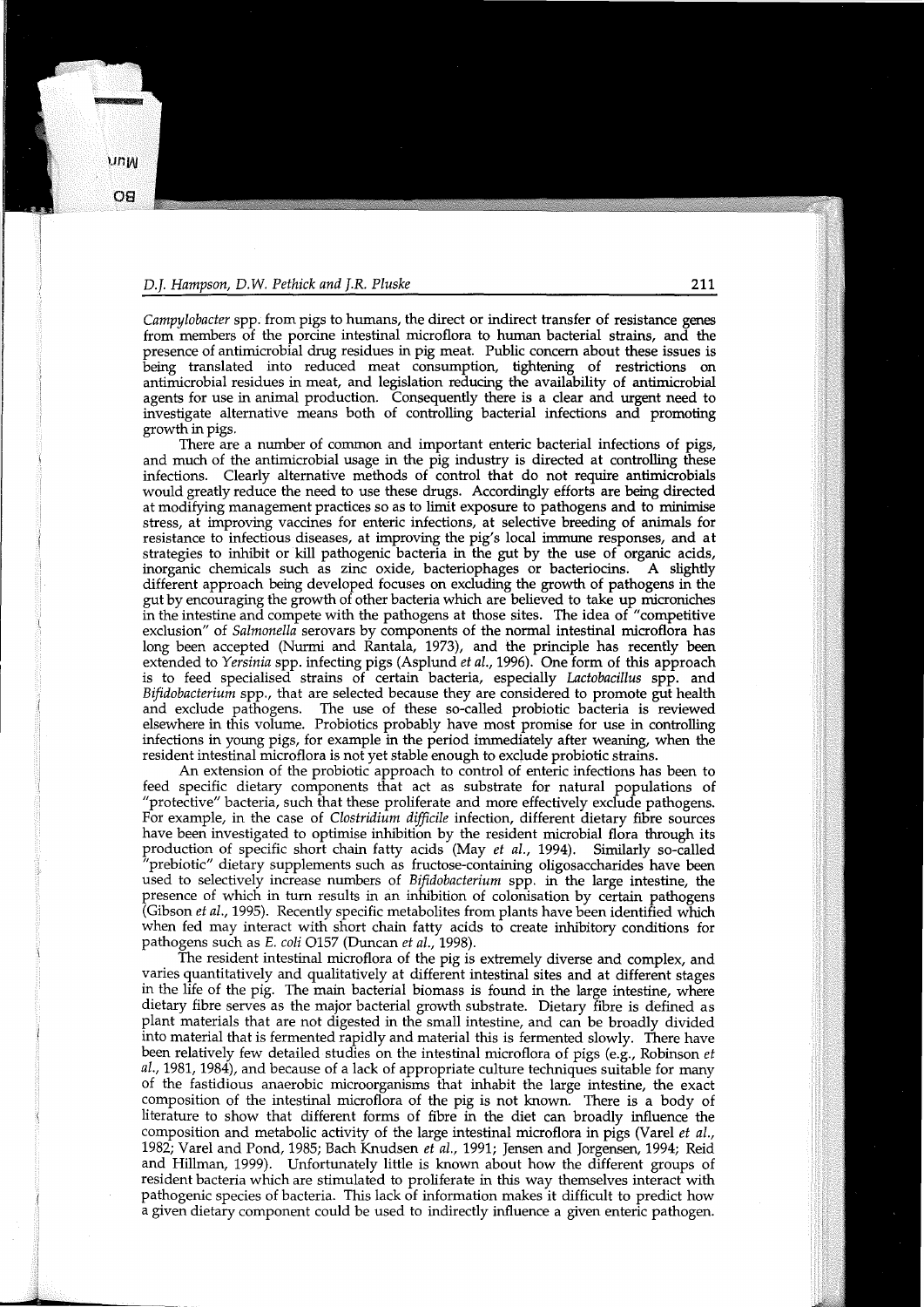It should also be borne in mind that the diet could have other influences on colonisation by pathogens, for example by modulating the amount of specific substrate available at a given site for the pathogen itself, by altering intestinal viscosity and hence intestinal motility, and by direct or indirect effects on the intestinal mucosa such that changes occur in specific colonisation sites or receptors on enterocytes. For example, different cereal types and particle size have been shown to alter epithelial cell proliferation and lectin binding patterns of the epithelium in the large intestine of pigs (Brunsgaard, 1998).

Despite a lack of detailed knowledge, the general contention that dietary components can in some way influence colonisation by pathogens is consistent with reports from the field, where it is often observed that changes to the diet result in either increased or decreased enteric disease. For example, it has been reported that units adopting liquid feeding of by-products or using fermented wet feed have a lower incidence of Salmonellosis than herds using dry feed (Stege *et al.,* 1997; van der Wolf *et al.,*  1999). Information from such field studies, although obviously important because it reflects conditions in the field, does need to be confirmed by careful experiments conducted under controlled conditions. This is because other issues apart from specific dietary components may be contributing to the effects. In the case of Salmonellosis the relative hygiene of the various diets may be influencing the infectious dose presented to the pigs.

In view of the effects that diet can have on the intestinal environment, including its resident microflora, and because of the need to develop new means for control of specific enteric bacterial pathogens, attempts have been made to select or manipulate pig diets under experimental conditions so as to help control some of these important infections. The approach assumes that the diet to be used has the correct optimal balance of macroand micro-nutrients to support normal pig growth, and does not contain any toxic components (e.g., mycotoxins) which may increase susceptibility to pathogenic bacteria.

It should be borne in mind that many different sorts of pathogenic bacteria infect pigs, and these have different physiological requirements for colonisation and growth. Different pathogens also colonise different sites within the gastrointestinal tract, and the environmental conditions generated at these sites in response to the diet vary enormously. Given these complexities it would be optimistic to seek one simple dietary solution that could be used for the control of all enteric infections at different stages of a pig's life.

This review focuses on four important enteric bacterial diseases of pigs: swine dysentery, porcine intestinal spirochaetosis, post-weaning colibacillosis and ulceration of the *pars oesophagea* of the stomach. These conditions involve different sorts of bacteria that colonise different areas of the intestinal tract. These diseases have been selected for study both for their economic importance to the pig industry and because they illustrate some of the general principles involved in using diet to help control enteric bacterial infections.

#### **Swine dysentery**

Swine dysentery (SD) remains a major recurrent problem for the pig industry in many parts of the world. The disease is caused by infection with the anaerobic intestinal spirochaete *Brachyspira (Serpulina) hyodysenteriae,* which colonises the crypts of the large intestine and induces a severe mucohaemorrhagic colitis and dysentery (Hampson *et al.,*  1997; Ochiai *et al.,* 1997). Experimental infection studies in gnotobiotic pigs have shown that colonisation by the spirochaete and lesion formation are enhanced by the presence of other species of anaerobic bacteria, particularly certain *Bacteroides* spp. and *Fusobacterium*  spp. (Meyer *et al.,* 1975; Whipp *et al.,* 1979). Vaccines developed to prevent the infection have been relatively ineffective, and control of SD on infected piggeries mainly is achieved through the prophylactic and/or therapeutic use of antimicrobials, or by eradication through depopulation and/ or medication (Hampson *et al.,* 1997).

According to Harris and Lysons (1992), in the era before antimicrobials were developed, pigs with SD were treated by feeding them oats soaked in salt water or sodium hydroxide solution, with the assumption that the high fibre content of the diet was beneficial. Prohaszka and Lukacs (1984) reported a field study where the diet of pigs with SD was changed from one based on com to one based on corn silage. This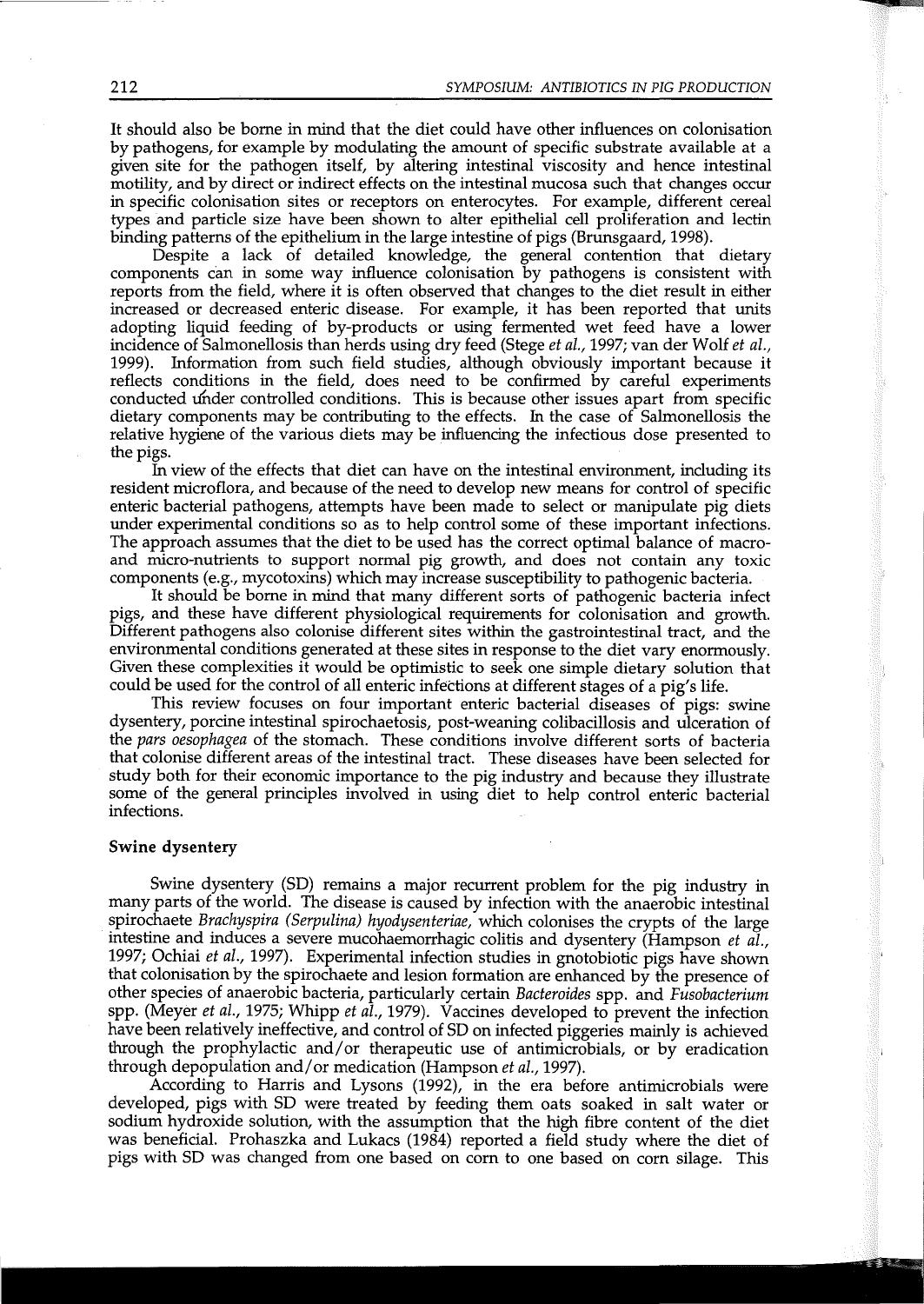change lowered the pH of the digesta in the large intestine, and resulted in an inhibition of growth of B. *hyodysenteriae* and protection against disease. These field observations led Siba *et al.* (1996) to test the hypothesis that diets rich in highly fermentable fibre would generate an acidic environment in the large intestine which would protect from colonisation by *B. hyodysenteriae.* Groups of weaner pigs were fed either a typical Australian wheat/lupin diet that contained rapidly fermentable fibre sources, or an experimental diet composed of cooked white rice and animal protein that contained low levels of dietary fibre. Judging from the pH of the digesta in the large intestine, the cooked rice diet apparently reduced the extent and rate of bacterial fermentation in the large intestine compared to the standard diet. Contrary to expectations nearly all the pigs fed wheat/lupin developed SD after experimental challenge, whilst none of the pigs fed the rice diet were colonised by the spirochaete or developed SD. When either the cooked rice or the animal protein were mixed with either lupin or wheat, disease occurred after challenge (Table 9). This indicated that neither the rice nor the animal protein contained specific components that inhibited growth of the spirochaete. The authors considered that the protective effects of the rice diet were most likely due to reduced fermentation in the large intestine, and associated suppression of members of the resident microflora which normally facilitate colonisation by the spirochaete. The authors did not exclude the possibility that the protection was associated with other physical changes in the large intestine associated with reduced fermentation (e.g., drier digesta). In a subsequent study of pigs fed the "protective" rice-based diet, an analysis of the bacterial flora in the large intestines showed some evidence for there being reductions in populations of bacteria which have been reported to act synergistically with *B. hyodysenteriae* - notably *Fusobacterium necrophorum* and *F. nucleatum* (Durmic *et al.,* 1998b).

Subsequent work showed that parboiled rice was not a suitable substitute for cooked rice, and that it was important for the rice to be fully cooked with a ratio of two volumes of water per volume of rice in order for fermentation in the large intestine to be minimised (Siba, 1997). Recently, workers in Canada (R.N. Kirkwood, personal Recently, workers in Canada (R.N. Kirkwood, personal communication) and Denmark (R.H. Lindecrona, personal communication) have reported difficulty in reproducing the protective effect of the rice diet. This apparent failure to obtain protection may be associated with the way the rice was processed, or alternatively it may be a reflection of differences in the intestinal microflora of pigs at the study sites. If the latter is the case it adds a further dimension of complexity to the use of diet to control SD.

|                                                     | Diet $Type1$ |      |     |      |  |
|-----------------------------------------------------|--------------|------|-----|------|--|
| Item                                                | RA           | RL   | WA  | WL.  |  |
| No. of pigs challenged                              | 16           | 6    | b   | 16   |  |
| pigs<br>shedding<br>No.<br>0f                       |              |      |     |      |  |
| S. hyodysenteriae in faeces                         | З            | 6    | 5   | 13   |  |
| Mean duration<br>(days)<br>οf<br>shedding in faeces | 4.6          | 5.4  | 5.6 | 8.5  |  |
| No. of pigs that developed SD                       | 0            | 5    | 3   | 10   |  |
| Incidence of disease, %                             | 0            | 83.3 | 60  | 62.5 |  |

Table 9. Pooled results displaying shedding of spirochaetes and the incidence of swine dysentery in pigs fed different diets following oral challenge with *B. hyodysenteriae* (after Siba *et al.,* 1996).

<sup>1</sup>Diets: RA: 77% cooked white rice + 18% animal protein; RL: 64% cooked white rice + 13% animal protein + 15% dehulled Australian sweet lupins; WA: 75% wheat + 17% animal protein; WL:  $62\%$  wheat  $+$  11.5% animal protein  $+$  15% dehulled Australian sweet lupins.

In most parts of the world it is neither practical nor economically viable to feed pigs cooked rice, except for example for a short period during an attempt to eradicate SD from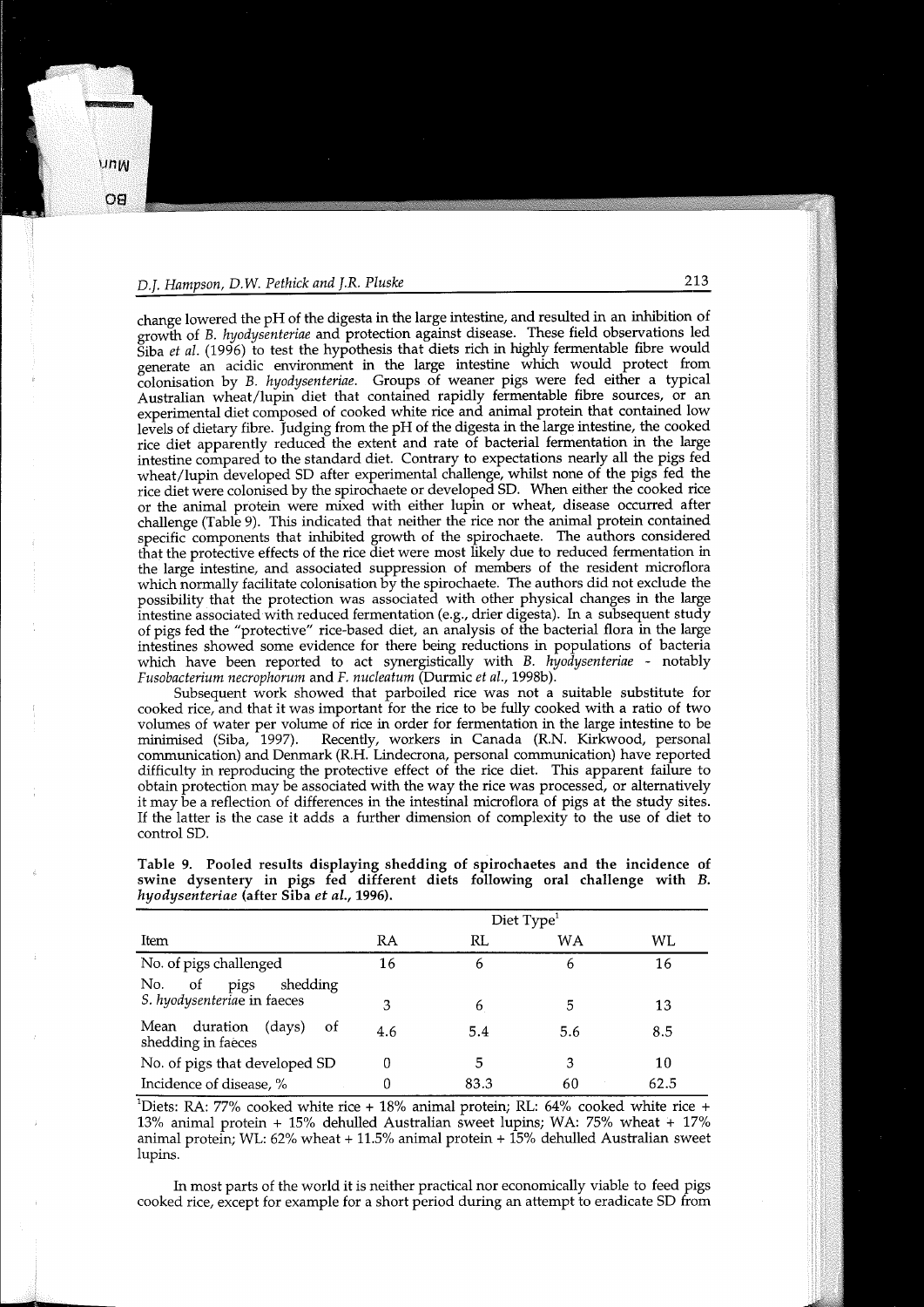a piggery. A study therefore was undertaken to examine a variety of different cereal grains either heat-processed or not, in order to identify practical alternatives to feeding rice, and to help identify components of the diet which might predispose to colonisation by the spirochaete (Pluske *et al.,* 1996). Two cereals, maize and sorghum, were identified which when steam-flaked reduced the incidence of disease amongst groups of pigs after experimental infection with *B. hyodysenteriae.* An analysis of all the diets tested identified soluble non-starch polysaccharide (sNSP) and resistant starch (RS) as being two important dietary components that promoted fermentation in the large intestine and were associated with a high incidence of SD.

The importance of sNSP and RS in generating conditions that allowed the spirochaetes to proliferate were then investigated by adding them in pure form either by themselves, or together, to the original protective cooked rice diet (Pluske *et al.,* 1998). Retrograde maize starch was used as a source of RS, and guar gum was used as a source of sNSP. Pigs fed these supplemented diets became colonised and developed dysentery, whilst those on the base rice diet did not. Consistent with the hypothesis that rapid fermentation associated with sNSP and/or RS is required to facilitate colonisation and disease, when a source of predominantly insoluble NSP (oaten chaff) was added to the protective rice diet, this diet remained protective. Based on measured fermentation parameters (pH of digesta, gut weight and VFA and ATP content) the chaff was poorly fermented such that the correct predisposing conditions for colonisation by B. *hyodysenteriae,* for example VFA concentrations and balance of microflora, were absent.

As wheat remains an important cereal grain for feeding pigs in Australia, attempts have been made to increase the digestibility of wheat in the small intestine by the addition of exogenous enzymes and/ or cereal grain extrusion (Durmic *et al.,* 1997, 1998a). Dietary enzymes used with wheat included xylanase to reduce the viscous effects of sNSP, and various mixtures of amylase and/ or protease to help increase digestion of starch in the small intestine. Extrusion was used to assure complete starch gelatinisation and near complete digestion of starch in the small intestine. These manipulations failed to reduce the fermentability of the diet such that it prevented colonisation by B. *hyodysenteriae.* In this case addition of enzyme actually resulted in an increased rate of fermentation in the caecum, with reduced fermentation only being recorded in the distal part of the colon. The increased caecal fermentation presumably was a result of liberation of smaller highly fermentable oligosaccharides from the NSP in the wheat. Extrusion of the wheat also failed to significantly reduce the expression of SD with a 57  $\pm$  7 % (mean  $\pm$  sem) expression in pigs fed either extruded or hammer-milled raw diets (8 mm screen) formulated with wheat and animal protein. This high incidence of disease occurred despite the presence of reduced indices of fermentation in the large intestine of pigs fed extruded diets. One possible explanation may be that the relatively high temperatures associated with extrusion may have strengthened bonds within the starch granules, making them less susceptible to enzyme action. Alternatively, heating may have decreased the ratio of insoluble NSP : soluble NSP (Pluske *et al.,* 1996) that exacerbated expression of the disease.

The effects of grain processing and addition of dietary enzymes to sorghum-based diets currently are being investigated in our laboratory. Sorghum grain has a very low sNSP content but a relatively high starch content, so treatments aimed simply at increasing starch digestion in the small intestine might cause reduced fermentation in the large intestine and result in a reduced expression of SD. In preliminary experiments the inclusion of dietary enzymes based on xylanase, amylase and protease have had no effect on fermentation parameters in the large intestine nor on the expression of SD in infected pigs. Extrusion of sorghum actually increased the expression of SD (P<0.05) with 59  $\pm$  8 vs  $19 \pm 2\%$  of pigs (n=24) expressing the disease when fed diets based on extruded versus raw sorghum (with animal protein as the protein source). For these experiments the sorghum grain was finely milled through a 1.2 mm screen using an air assisted hammermill compared to an 8 mm screen in a traditional hammer-mill. Further analysis comparing different experiments showed a response to fine grinding (P<0.05), with 63  $\pm$  8 vs  $35 \pm 8\%$  of infected pigs (n=54) expressing SD when fed coarse versus finely ground wheat or sorghum. The basis of this response is still to be investigated, but the known improvement to digestibility in the small intestine of finely ground diets (Wandra *et al.,*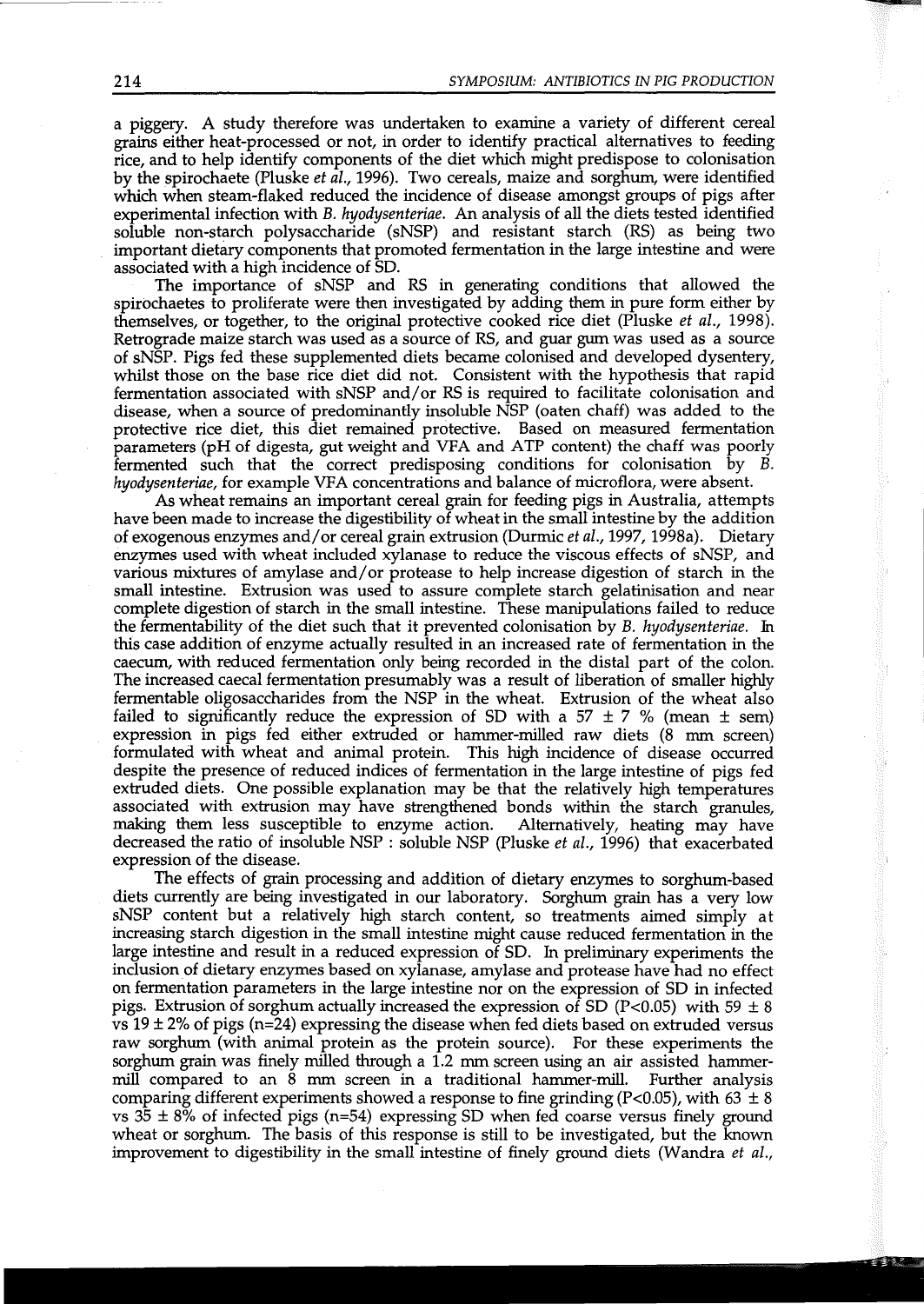1995; Mavrornichalis and Hancock, 1999) should result in the reduced availability of substrate for fermentation in the large intestine. Certainly in these experiments, various fermentation indices (weight of the large intestine, pH and ATP, VFA and starch content of the digesta) suggested that finely ground sorghum resulted in rates of fermentation as low as those found with extruded sorghum.

Collectively, how do these data improve understanding of the relationships between diet, fermentation and SD? Simple linear regression analyses were conducted between dietary characteristics and indices of fermentation recorded in the large intestine and the percentage of pigs showing clinical expression of the disease (Table 10). This was based upon data from 204 pigs, 102 of which were slaughtered for measurement of fermentative indices after being fed different diets or dietary treatments (described above), and 102 of which were identically fed, but then inoculated with a virulent strain of *B. hyodysenteriae*  and monitored for SD. A multiple regression model was also developed.

The percentage of variation in SD in the infected pigs explained by individual indices of fermentation in the uninfected pigs was generally low (0.3 to 18%) (Table 10). However, a multiple regression model incorporating these individual indices of fermentation explained  $51\%$  (P<0.001) of the total variation in the percentage of experimentally-challenged pigs that developed SD, as follows: -

Percentage of experimentally-challenged pigs that developed SD=151.4 + 7.1 (sNSP in diet, %) + 39.3 (weight of full caecum, % body weight) –  $21.7$  (pH caecum) + 3.8 (ATP in proximal colon, nmol/g digesta) – 0.14 (total VFA in large intestine, mmol);  $r^2=0.51$ . NB Indices of fermentation were derived from the uninfected pigs.

|                                   | Individual correlation with<br>% disease expression |         | Multilinear regression           |                      |  |  |
|-----------------------------------|-----------------------------------------------------|---------|----------------------------------|----------------------|--|--|
| Model component                   | Correlation $(r^2)$                                 | P value | % contribution<br>to final $r^2$ | P value for<br>model |  |  |
| Dietary sNSP                      | 0.17                                                | 0.001   | 42                               | < 0.001              |  |  |
| Full caecum                       | 0.18                                                | < 0.001 | 17                               | < 0.001              |  |  |
| pH caecum                         | 0.16                                                | < 0.001 | 11                               | 0.001                |  |  |
| ATP proximal colon                | 0.04                                                | 0.04    | 5                                | 0.029                |  |  |
| Total [VFA] in large<br>intestine | 0.003                                               | NS      | 25                               | < 0.001              |  |  |

Table 10. Individual correlations between diet characteristics and fermentative indices in the large intestine, the multiple regression model, and the percentage of experimentally-challenged pigs that developed SD.

The resultant model is heavily driven by the sNSP level of the diet (Table 10). Given that dietary interventions designed to counter some of the effects of sNSP were not effective in protecting against SD, the model clearly points to the selection of grains (diets) inherently low in sNSP to achieve protection against the disease. The other components of the model mainly relate to fermentation indices in the caecum and proximal colon (Table 10). It would appear, therefore, that controlling or reducing fermentation in the first part of the large intestine is critical for reducing the expression of SD. Reducing fermentation in this part of the large intestine is difficult, however, since even small amounts of undigested material passing from the terminal ileum will be available for fermentation.

Although a cheap and easy means of treating all common cereal grains to make them "protective" against SD has not been identified, some progress has been made, and sorghum and maize have been identified as being the best grains on which to concentrate investigation. Further work will be needed to verify the effects on large intestinal fermentation and disease of grind size with these and wheat-based diets. The cooked rice diet stands out in that it can completely protect infected pigs from expressing SD. In addition it clearly results in the lowest rates of fermentation in the large intestine when compared to all other diets that have been examined so far. Although expensive, it could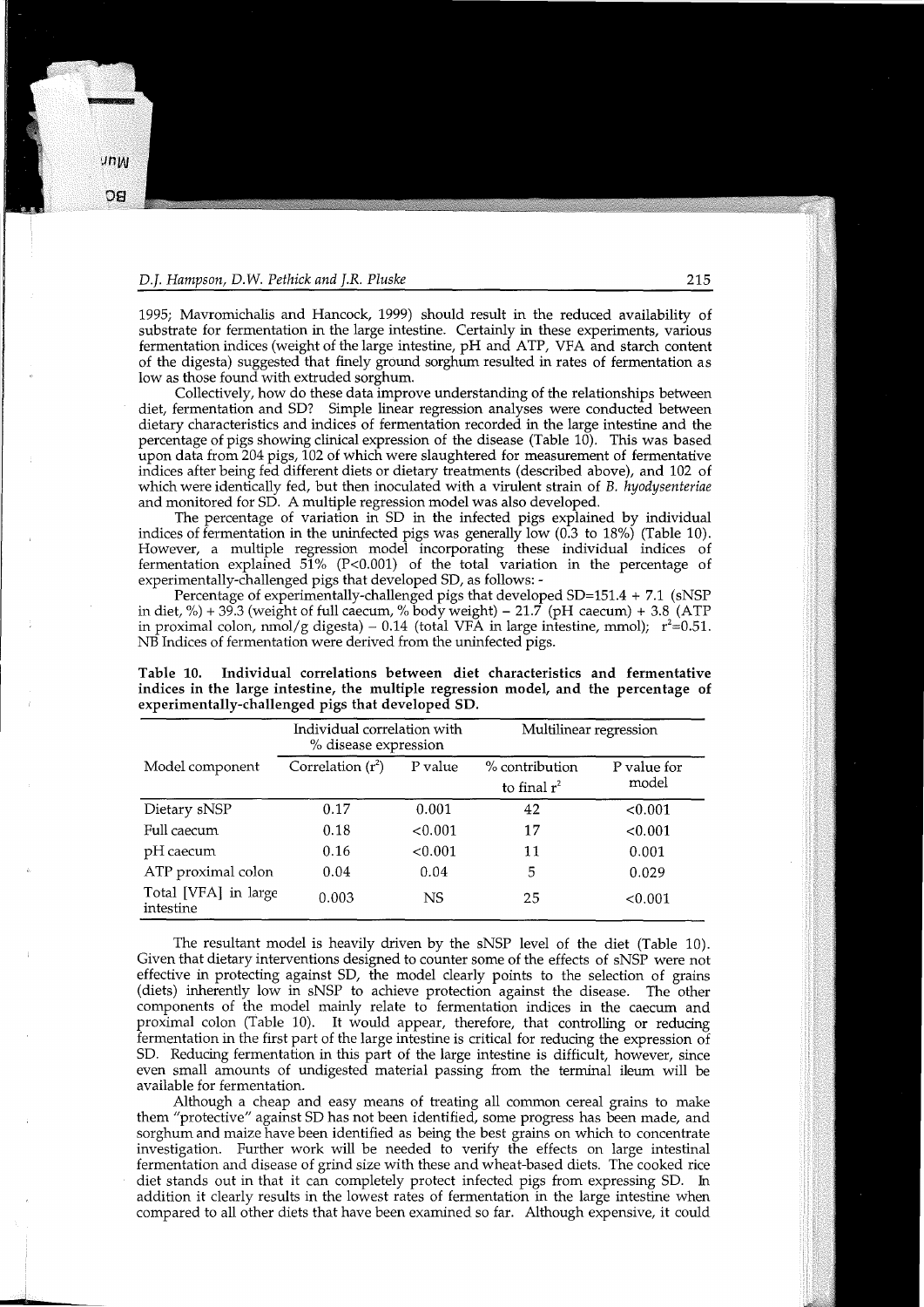be used prophylactically in outbreaks of SD, or to reduce shedding of *B. hyodysenteriae*  prior to medication and/ or destocking, as part of a SD eradication programme.

#### Porcine intestinal spirochaetosis

Porcine intestinal spirochaetosis (PIS) is a chronic diarrhoeal disease of weaner and grower/finisher pigs, resulting from colonisation by the anaerobic intestinal spirochaete *Brachyspira (Serpulina) pilosicoli* (Trott *et al.,* 1996; Ochiai *et al.,* 1997). As with the closely-related *B. hyodysenteriae, B. pilosicoli* colonises the caecum and colon, but unlike *B. hyodysenteriae,* which is chemotactic to mucus and moves deep into the crypts, *B. pilosicoli*  remains largely in the lumen of the intestine, or may attach by one cell end to the epithelium adjacent to the intestinal lumen (Hampson and Trott, 1995).

For some time before the description of PIS and its association with *B. pilosicoli,*  certain cases of what was almost certainly PIS were described as "grower scour/nonspecific colitis" (Smith and Nelson, 1987). This condition was reported to be influenced by diet, with pelleting of the diet being said to predispose to the condition (Connor, 1992). Finely ground pelleted food is also believed to predispose to Salmonellosis (Schwartz, 1999), and ulceration of the *pars oesophagea* (Friendship, 1999).

In view of the close similarity between *B. pilosicoli* and *B. hyodysenteriae,* their very similar habitats in the large intestine, and reports from the field of dietary influences on PIS, an investigation was made into whether the cooked rice diet that protects from SD might also protect from PIS (Hampson *et al.,* 1998). In this study two groups of weaner pigs were fed either a standard commercial wheat-lupin weaner diet (n=8), or the ricebased diet described above (n=6) for three weeks after weaning. All pigs were then challenged orally over three days with  $10^{10}$  active mid-log phase cells of a Western Australian field strain of *B. pilosicoli* (strain 95/1000). The pigs were killed 3-4 weeks post inoculation (pi).

All animals became colonised with *B. pilosicoli* strain 95/1000, but this occurred significantly later (mean of 14 days pi compared to 3.6 days), and lasted for significantly less time (mean of 13 days compared to 20 days), in the pigs fed rice compared to those fed wheat. One pig fed the wheat diet developed an acute and severe erosive colitis with severe watery diarrhoea within three days pi, and was euthanased. *B. pilosicoli* cells were observed attached to the colonic epithelium adjacent to the areas of erosion. All the other pigs on both diets developed a mild transient diarrhoea, lasting only 2-3 days. At postmortem examination small areas of mild patchy colitis were observed grossly, but no spirochaete attachment to the epithelium was detected.

This study demonstrated that, as with *B. hyodysenteriae,* colonisation by *B. pilosicoli*  can be influenced by diet. In this case the rice-based diet did not prevent colonisation, but only retarded the process. From this finding it seems that the two spirochaete species have different environmental requirements and constraints on their ability to colonise the large intestine of pigs. The details of these differences are completely unknown, and may or may not be associated with the different micro-niches that they occupy in the large intestine, with differences in their metabolism and physiological requirements, or with other factors. The generally mild nature of PIS, together with the lack of complete protection using the rice-based diet, means that the prospects for an economically-viable means of controlling PIS in piggeries by using the rice-based diet alone are poor. Given the differences between the response of the two spirochaete species, however, it might still be worth investigating whether other dietary changes have a relatively greater influence on the proliferation of *B. pilosicoli,* perhaps acting via different mechanisms than those postulated for *B. hyodysenteriae.* 

#### Post-weaning colibacillosis

The occurrence of growth checks and diarrhoea in the first 5-10 days after weaning remains a serious problem in many piggeries. Colonisation of the small intestine with enterotoxigenic strains of *E. coli* in this period results in a severe secretory diarrhoea (post-weaning colibacillosis: PWC), and, besides mortalities and the requirement for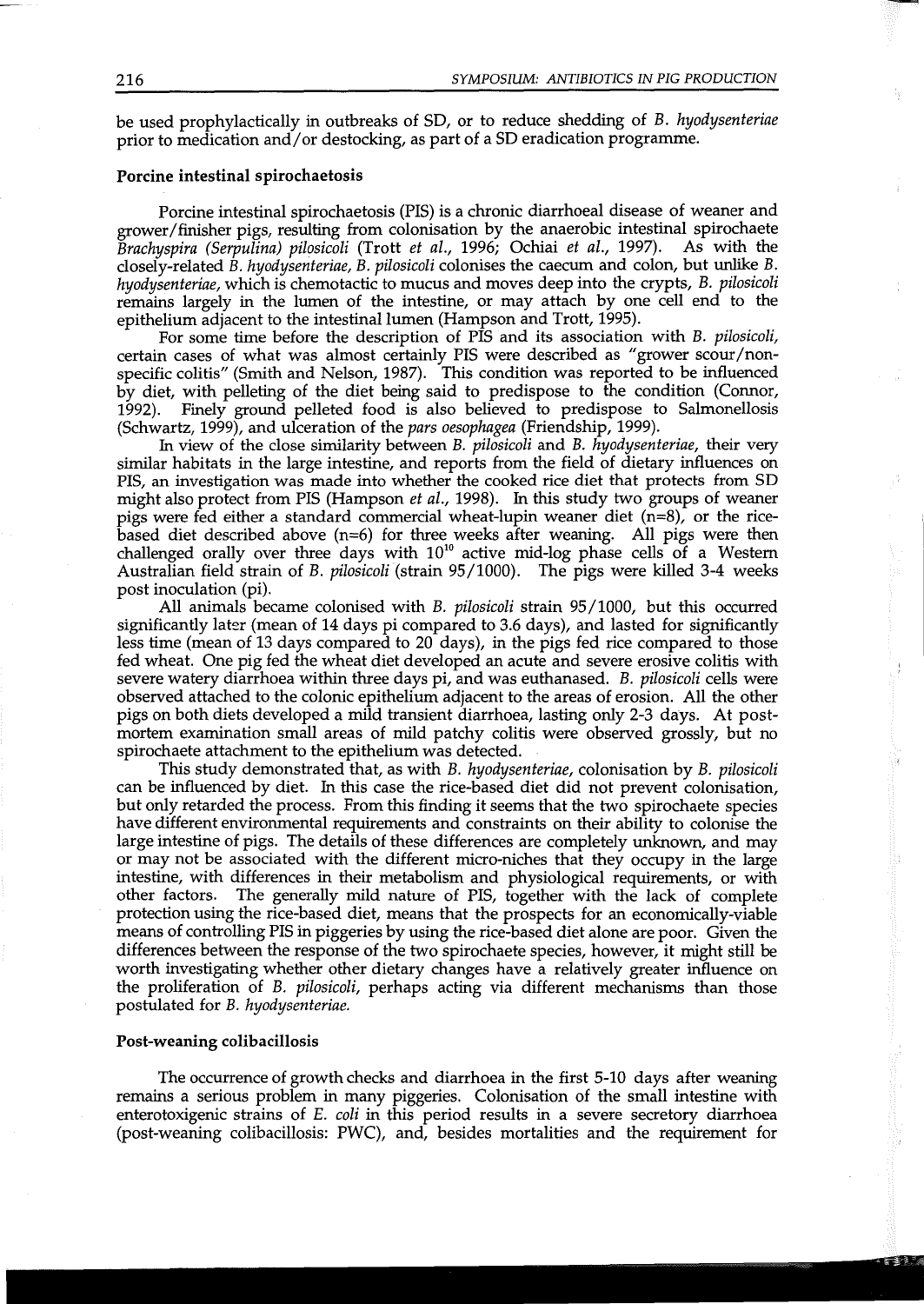antimicrobial medication, the associated growth checks can result in overall increases in time taken to reach market weight (Hampson, 1994).

It is well-established that PWC is a multifactorial condition, and that there are dietary influences on the disease (Hampson, 1987). For example, "high" concentrations of dietary protein (21%) have been shown to predispose to the condition (Prohaszka and Baron, 1980). Some highly digestible and milk-based weaner diets have been associated with reduced post-weaning diarrhoea (English, 1981), whilst conversely it has been suggested that the inclusion of fibre sources to weaner diets will reduce the incidence and severity of PWC (Bertschinger *et al.,* 1978; Bolduan *et al.,* 1988).

To investigate these contradictory observations further, the growth rates and recovery of haemolytic *E. coli* from the faeces of pigs fed a highly-digestible cooked rice/ animal protein diet, or the same diet supplemented with guar gum as a source of additional sNSP, were examined (McDonald *et al.,* 1997; 1999). Pigs fed the basic rice diet for two weeks after weaning were heavier, and had lighter large intestines and less fermentation at this site, than the pigs fed the diet containing guar gum. When pigs on the two diets were challenged with enterotoxigenic E. *coli,* significantly more of these organisms were recovered from the small intestine of the pigs on the rice diet supplemented with sNSP than on the other diet (Table 11). Pigs fed a commercial wheatlupin based diet had significantly more of the pathogens isolated than did the pigs on the basal rice diet (data not shown).

|  | Table 11. The recovery of haemolytic Escherichia coli from the intestinal tract of |  |  |  |  |
|--|------------------------------------------------------------------------------------|--|--|--|--|
|  | infected weaner pigs (after McDonald et al., 1999).                                |  |  |  |  |

|                                   | Diet $Type1$        |                      |                         |  |  |
|-----------------------------------|---------------------|----------------------|-------------------------|--|--|
| Item                              | RA                  | RAGG                 | Statistics <sup>2</sup> |  |  |
| Mean $CFU^3/g$ in small intestine | $1.3 \times 10^{4}$ | $8.0 \times 10^9$    | $\mathbf{x}_t$          |  |  |
| No. of positive sites in $SI^4$   | 0.53                | 1.63                 | $+ +$                   |  |  |
| $CFU/g$ in colon                  | $1.4 \times 10^{7}$ | $3.7 \times 10^{10}$ | <b>NS</b>               |  |  |
| No. of positive sites in colon    | 1.71                | 1.69                 | <b>NS</b>               |  |  |

 $^1$ Diets: RA: 74% cooked white rice + 20% animal protein + 4% soya bean meal; RGG: 64% cooked white rice + 10% guar gum + 20% animal protein + 4% soya bean meal.  $2*P < 0.05$ ; \*\*P<0.01; NS, not significant. <sup>3</sup>CFU: colony-forming units. <sup>4</sup>Maximum number of possible positive sampling sites in small intestine (SI) was 3.

This experiment suggests that the presence of sNSP in weaner diets is detrimental in terms of both piglet growth and proliferation of enterotoxigenic E. *coli* in the small intestine. It also points to the benefits of feeding a highly-digestible, rice-based diet to weaners. The mechanism(s) involved in the protection from PWC is not certain, but may be related to the reduced availability of substrate for the bacteria in the small intestine of pigs fed the rice-based diet. Apparently it is not necessary to feed sources of fibre to stimulate the development of the large intestine as a means to promote good health and production in the immediate post-weaning period. Furthermore, diets that promote development of the large intestine do this by diverting growth away from the rest of the carcass. If dietary sNSP is confirmed as a predisposing factor in PWC, then careful selection of ingredients to minimise these components and/or treatment with exogenous enzymes may be helpful in controlling the condition.

#### Ulceration of the *pars oesophagea*

Ulceration of the *pars oesophagea* of the stomach is a common finding in pigs at slaughter, with advanced lesions being associated with reduced weight gain (Ayles *et al.,*  1996). The condition is well known to be responsive to diet, with many factors such as the fineness of dietary grind, pelleting, cornstarch content, gelatinisation, and unknown factors in wheat all having been implicated in its aetiology (Friendship, 1999). More recently, workers in Brazil have demonstrated a link between the presence of *Helicobacter*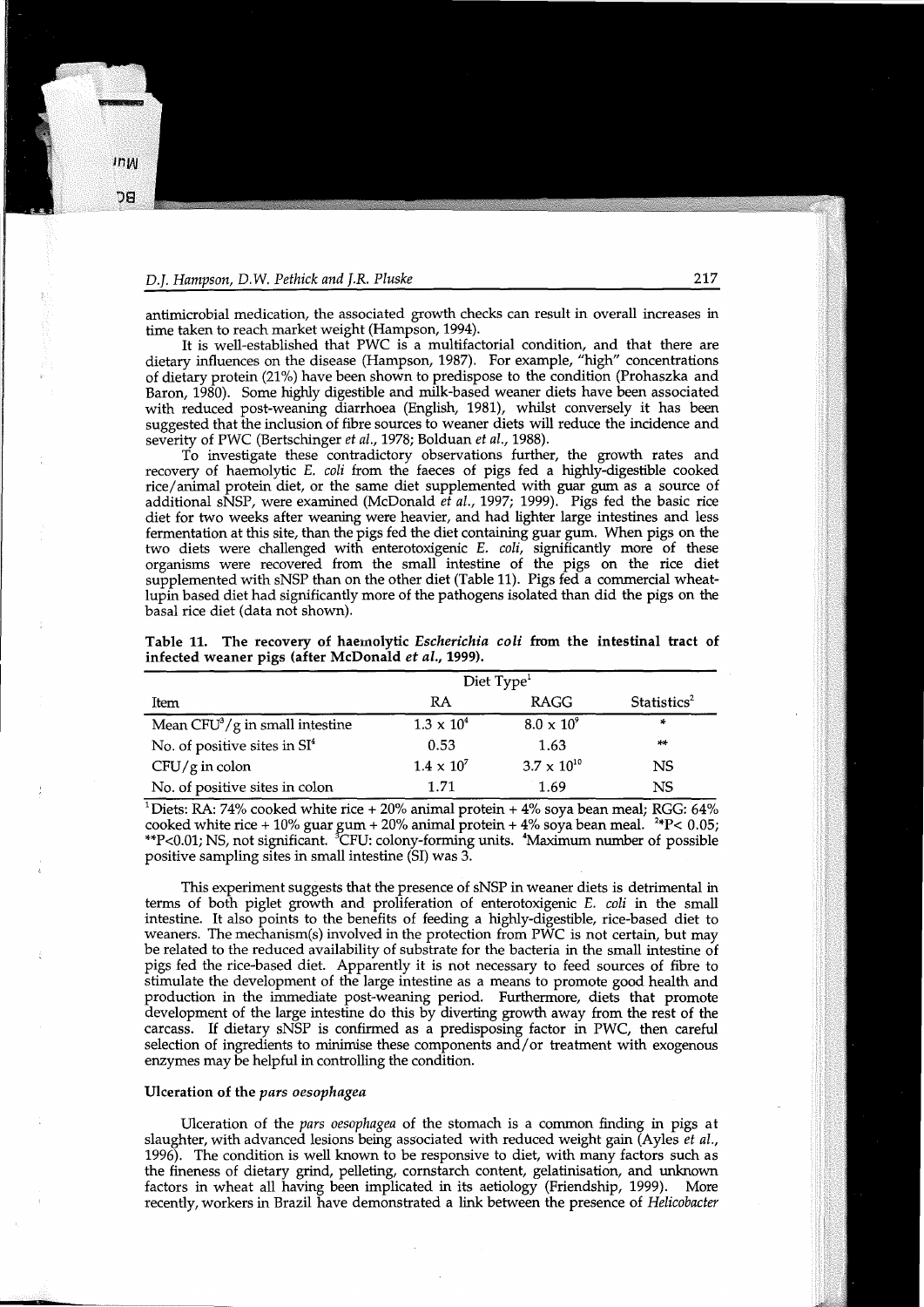*heilmannii* in the stomach and the occurrence of stomach ulcers (Barbosa *et al.*, 1995; Queiroz *et al.,* 1996) - a situation which parallels the involvement of *Helicobacter pylori* in human stomach ulceration.

To study possible interactions between *H. heilmannii* and diet in the aetiology of ulceration, a weaner model of stomach ulceration was developed (Accioly *et al.,* 1998). In this model, weaners fed finely ground wheat developed quite severe ulceration after 2-3 weeks, and there was evidence of a urease-producing helical bacteria being naturally present in the lesions (these bacteria were thought to be *H. heilmannii).* In this model, pigs fed wheat that had been extruded remained healthy, and there was no evidence of the urease-producing organisms being present. By some as yet unknown mechanism, extrusion of the wheat resulted in the absence of the organism. At this stage it is unclear whether *H. heilmannii* is causal, and the possibility that the organism proliferates secondarily to the presence of an ulcer cannot be excluded. For example a recent study in gnotobiotic swine failed to produce ulceration of the *pars oesophagea* when the animals were inoculated with *H. heilmannii* and fed a carbohydrate-enriched liquid diet (Krakowa *et al.,* 1998). In contrast pigs fed this diet and inoculated with *Lactobacillus* and *Bacillus*  spp. developed ulcers. Fermentation by these bacteria was most likely encouraged by the presence of readily available dietary substrate, and the acidic short chain fatty acids produced as end-products of the fermentation were damaging to the epithelium. Whether or not *H. heilmannii* is a primary pathogen in the stomach, or whether other bacteria may contribute to damage to the epithelium of the stomach, both possibilities provide links between diet, enteric bacteria and disease. Knowledge about such links provides new opportunities for the control of ulceration of the *pars oesophagea* in pigs.

### Conclusions

The studies described above provide four examples where there are connections between the pig's diet, and the presence and/or extent of proliferation of pathogenic enteric bacteria. These pathogens inhabit very different parts of the gastrointestinal tract (stomach; small intestine; large intestine), and are themselves quite distinct. Nevertheless, in each case feeding diets that are low in soluble NSP and/ or resistant starch can reduce their proliferation. Such dietary effects on infection may not be restricted to bacterial enteric pathogens, as there is evidence that carriage of the parasitic nematode *Oesophagostomum dentatum* in pigs is enhanced by diets rich in insoluble fibre (Petkevicius *et al.,* 1997).

The basis of the protective effects that have been observed is not known, nor is it clear whether different mechanisms with the same outcome are involved in the different infections in different parts of the gut. The protection may be related to reduced availability of substrate for the pathogen, or physicochemical changes in the intestinal environment, such as reduced viscosity of the digesta. Under these changed circumstances the exogenous pathogenic zoonotic bacteria may face increased constraints in colonising and proliferating. Even though no clear explanation has been found for the protection achieved, this work suggests the possibility of new approaches to the control of enteric pathogens. The principles involved may also apply to other bacterial populations in the gut, for example, by reducing sNSP levels in the finisher diet it may be possible to minimise the subclinical intestinal carriage of pathogenic bacterial species which can contaminate meat, and which present a threat to human health. The work may also be relevant to intestinal infections in other monogastric species, particularly poultry and human beings.

In summary, to answer the question posed by the title of this paper, there is evidence that the occurrence and severity of certain enteric infections can be influenced to a greater or lesser extent by the use of diet. The cost-effectiveness of this approach for direct control of diseases in production animals does however require careful consideration. Whilst it may be economically viable to feed highly refined diets to pigs for a short period after weaning, or during a disease clean-up operation, it is not something which can be universally applied. Current efforts are directed at adding exogenous enzymes to the diet or fermenting the diet before it is fed as relatively cheap methods of